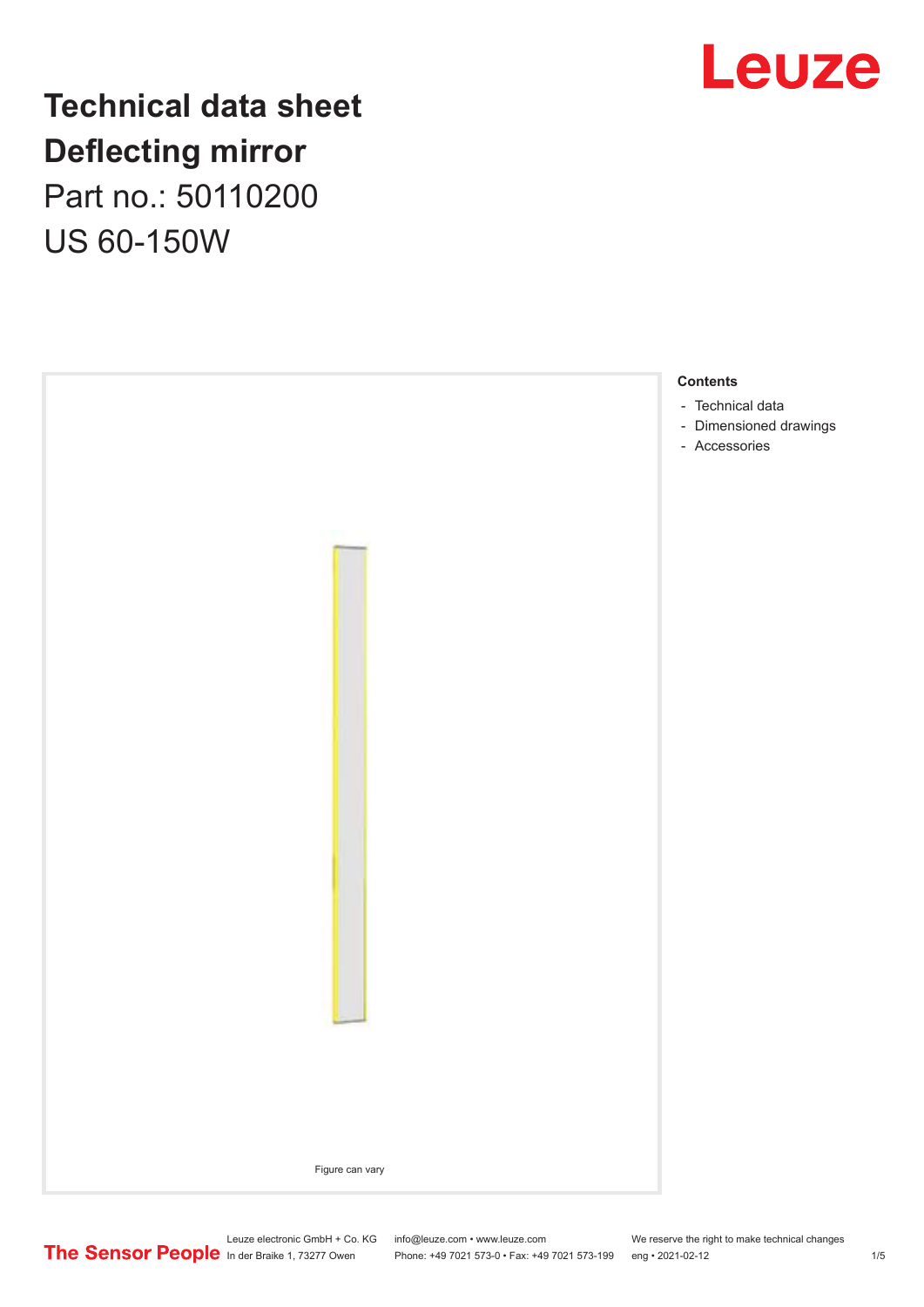## <span id="page-1-0"></span>**Technical data**

# Leuze

#### **Basic data**

| <b>Contains</b>           | 2x M6 sliding block         |
|---------------------------|-----------------------------|
| Type, columns and mirrors | Surface deflecting mirror   |
| <b>Mechanical data</b>    |                             |
| Dimension (W x H x L)     | 25 mm x 68 mm x 220 mm      |
| Net weight                | 600q                        |
| <b>Housing color</b>      | Yellow, RAL 1021            |
| <b>Type of fastening</b>  | Groove mounting             |
|                           | Swivel mount                |
| Suitable for sensor       | Stationary bar code readers |
| Mirror length             | 210 mm                      |
| <b>Mirror width</b>       | 60 mm                       |

#### **Classification**

| <b>Customs tariff number</b> | 70099200 |
|------------------------------|----------|
| eCl@ss 5.1.4                 | 27279207 |
| eC <sub>1</sub> @ss 8.0      | 27279207 |
| eCl@ss 9.0                   | 27273605 |
| eCl@ss 10.0                  | 27273605 |
| eCl@ss 11.0                  | 27273605 |
| <b>ETIM 5.0</b>              | EC002467 |
| <b>ETIM 6.0</b>              | EC002467 |
| <b>ETIM 7.0</b>              | EC002467 |

## **Dimensioned drawings**

All dimensions in millimeters

#### Mirror





L Length =  $220$  mm

SL Mirror length = 210 mm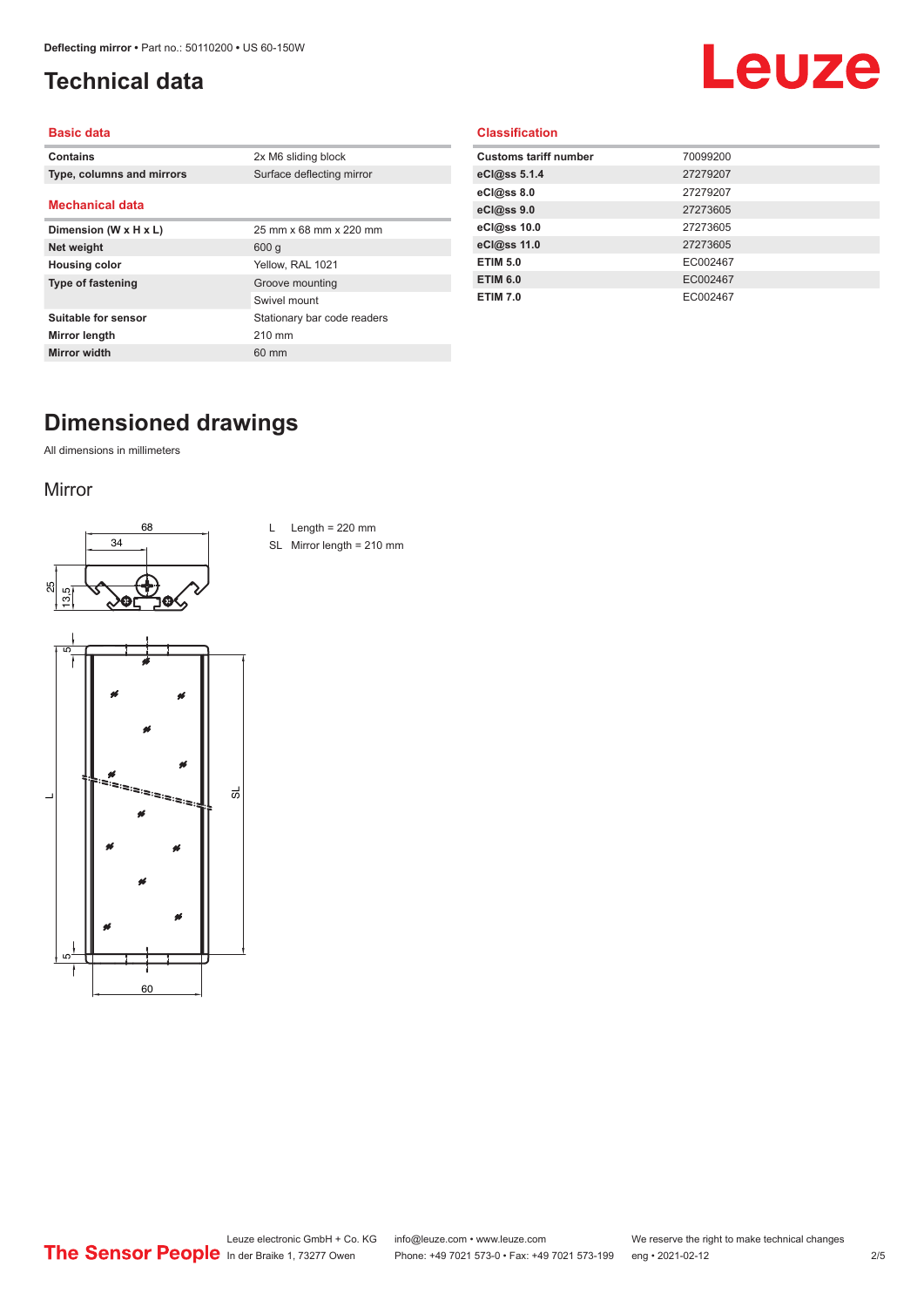## **Dimensioned drawings**

#### Mounting distances



#### Mounting with BT-2UM60 standard bracket



- A Lateral
- B Rear side
- C Adjustable at an angle (0 90°)

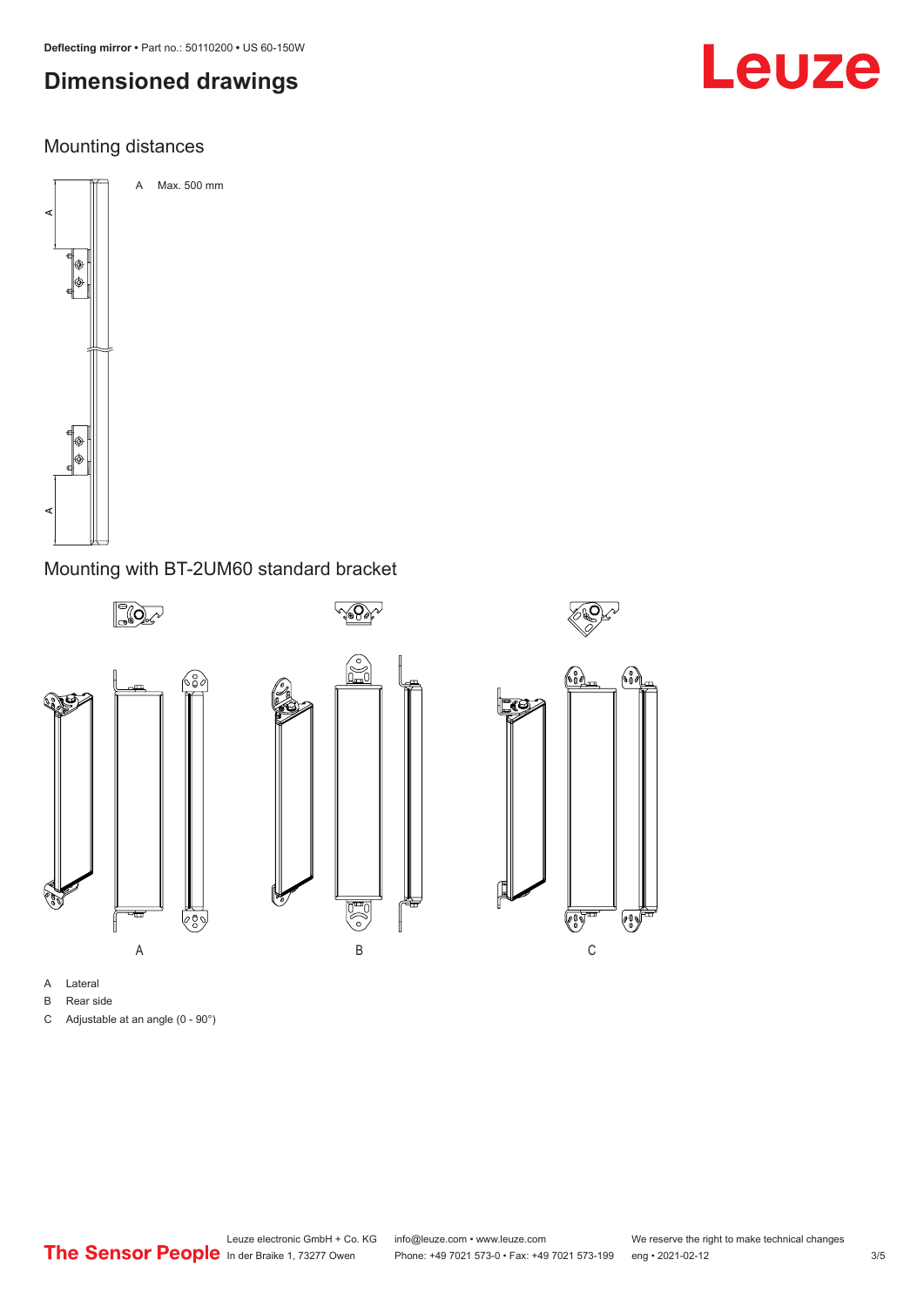## <span id="page-3-0"></span>**Dimensioned drawings**

Mounting with BT-2SB10 swiveling mounting bracket



A B

A Rear side

B Lateral 45°

#### **Accessories**

## Mounting technology - Swivel mounts

| Part no. | <b>Designation</b> | <b>Article</b>       | <b>Description</b>                                                                                                                                                                                                                            |
|----------|--------------------|----------------------|-----------------------------------------------------------------------------------------------------------------------------------------------------------------------------------------------------------------------------------------------|
| 424422   | <b>BT-2SB10</b>    | Mounting bracket set | Design of mounting device: Mounting clamp<br>Fastening, at system: Through-hole mounting<br>Mounting bracket, at device: Clampable, On the lateral C-groove<br>Type of mounting device: Swiveling<br>Swivel range: -8  8 °<br>Material: Metal |
| 430105   | <b>BT-2UM60</b>    | Mounting bracket     | Fastening, at system: Through-hole mounting<br>Mounting bracket, at device: Screw type<br>Material: Metal                                                                                                                                     |